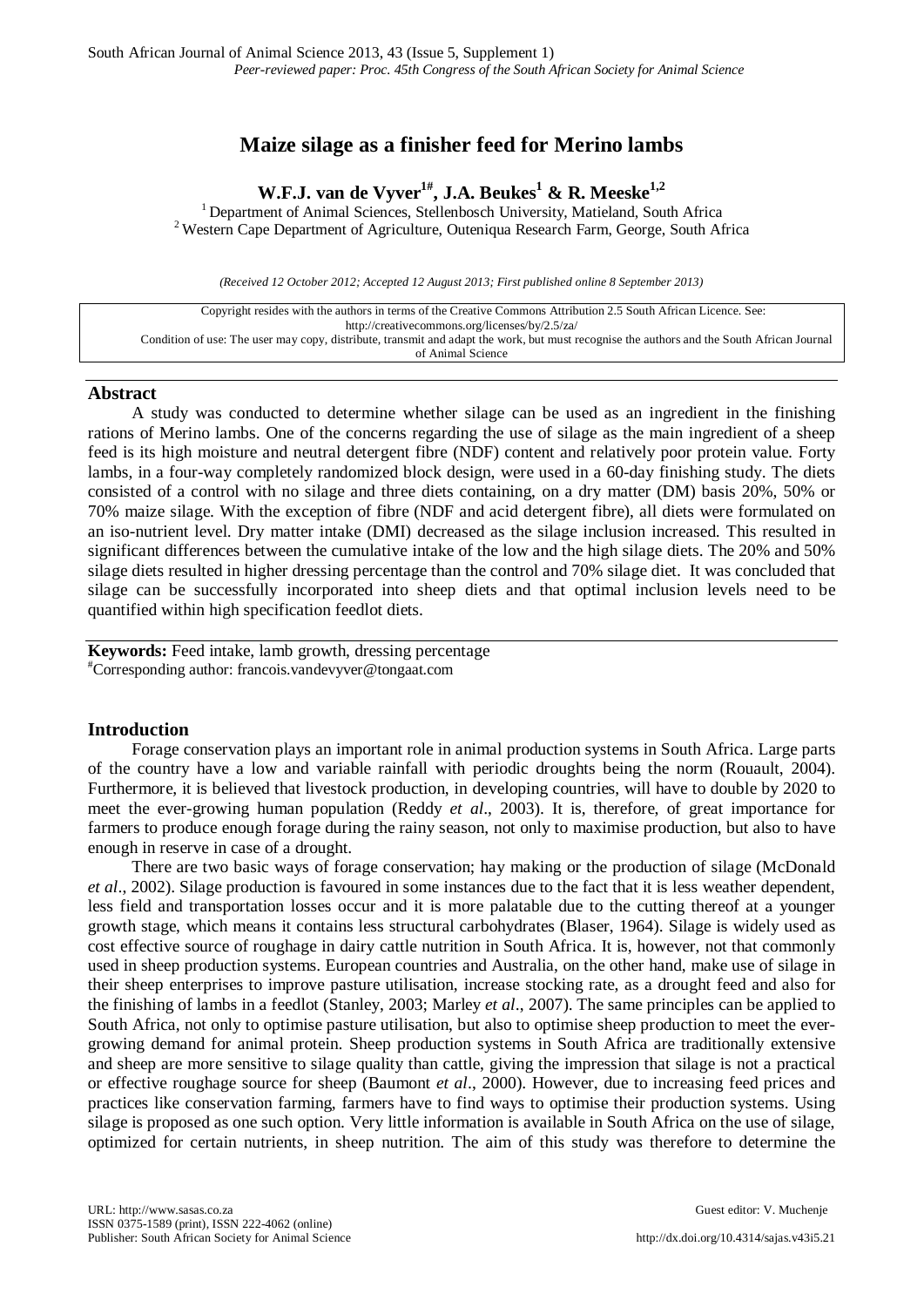optimum ratio of silage: concentrate in finishing diets for lambs in a feedlot. This study will lay the groundwork for future research.

### **Materials and Methods**

Procedures used in this study were all approved by the Research ethics committee on animal care and use, Stellenbosch University (Ref: 11LV\_VAN01).

Four dietary treatments, termed Control, 20% silage, 50% silage and 70% silage were prepared as follows: The dietary treatments were formulated to contain on a dry matter (DM) basis 0%, 20%, 50% or 70% silage in an effort to determine the effect that the silage has on lamb production under intensive feeding conditions. All the diets were formulated on an iso-nutrient basis, with the exception of neutral detergent fibre (NDF) which varied with silage inclusion levels. The physical and chemical composition of the treatments is presented in Table 1. Whole crop maize was harvested at a DM content of 27% with a commercial silage harvester on Faircape, farm, Durbanville (Western Cape, South Africa). The untreated crop was compacted into 220 litre plastic drums and sealed in less than six hours. Drums were transported to Welgevallen Experimental Farm in Stellenbosch where it was further sealed with sand bags. It was left to ferment for 60 days before removing representative samples, using a silage drill, for proximate analysis. Raw materials for concentrate were mixed and pelleted at Mariendal Experimental Farm, Stellenbosch, South Africa. The control feed was prepared by Tanqua feeds, Riversonderend (Western Cape, South Africa), to supply nutrients at the same level as the experimental diets, except for fibre (NDF).

| Ingredients                                         | Maize inclusion level |          |                |              |
|-----------------------------------------------------|-----------------------|----------|----------------|--------------|
| (DM basis, $g/kg$ )                                 | Control               | 20%      | 50%            | 70%          |
| Maize silage (pH 3.62)                              | $\Omega$              | 200      | 500            | 700          |
| <b>Yellow</b> maize                                 | 545                   | 513      | 303            | 144          |
| Lucerne meal                                        | 150                   | $\Omega$ | $\Omega$       | $\Omega$     |
| Cottonseed oil cake                                 | 60                    | 100      | 103            | 104          |
| Molasses (meal)                                     | 88                    | 50       | 40             | $\mathbf{0}$ |
| Salt                                                | 5                     | 5        | 5              | 5            |
| Sodium bicarbonate                                  | 20                    | 20       | 20             | 20           |
| Ammonium chloride                                   | 5                     | 5        | $\overline{5}$ | 5            |
| Limestone                                           | 18                    | 18       | 18             | 18           |
| Mono calcium phosphate                              | 3                     | 3        | 3              | 3            |
| Urea                                                | 5                     | 5        | 2              | $\mathbf{0}$ |
| Mineral/vitamin                                     | 1                     | 1        | 1              | 1            |
| Oat hay                                             | 100                   | 80       | $\Omega$       | 0            |
| Total, g/kg                                         | 1000                  | 1000     | 1000           | 1000         |
| Chemical composition, DM                            |                       |          |                |              |
| Organic matter (g/kg)                               | 900.1                 | 938.6    | 937.5          | 933.8        |
| Ether extract $(g/kg)$                              | 19.2                  | 32.8     | 31.2           | 36.8         |
| Crude protein (g/kg)                                | 165.2                 | 159      | 154.5          | 153.3        |
| Acid detergent fibre $(g/kg)$                       | 204.1                 | 121.6    | 184.6          | 204.1        |
| Neutral detergent fibre $(g/kg)$                    | 421.7                 | 242      | 316.7          | 341.8        |
| Metabolisable energy (estimated MJ/kg) <sup>1</sup> | 11.1                  | 10.9     | 10.2           | 10.6         |

**Table 1** Dietary ingredients and chemical composition of four diets fed to the Merino lambs

<sup>1</sup>Estimated ME value based on feed formulation software data.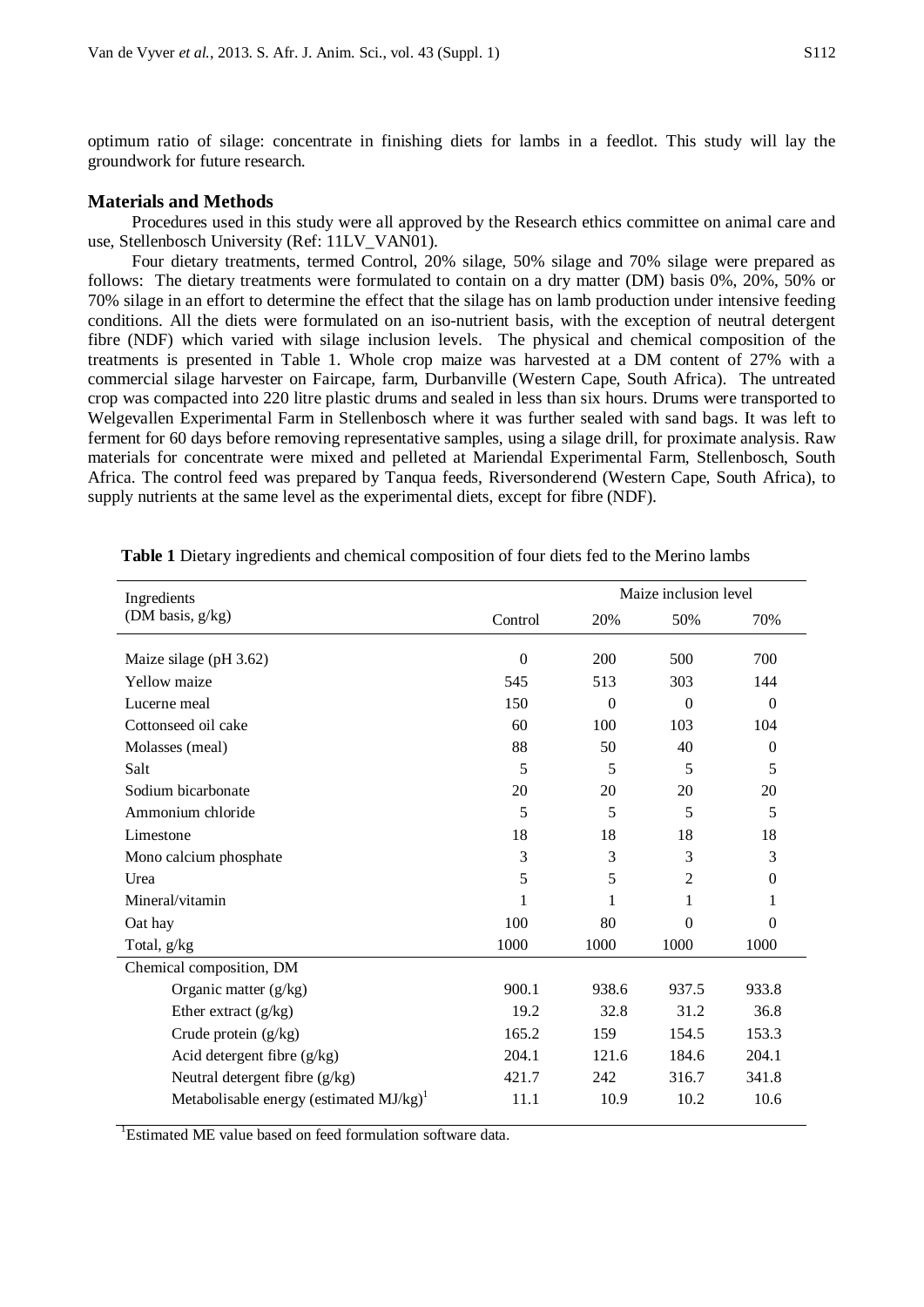Forty Merino lambs (wethers) of similar weight (26.6  $\pm$  1.08 kg) and at approximately 120 d of age were used in a 60-day finishing study. The lambs were fed indoors in a ventilated shed with slatted floor, with each animal housed separately in a 1.8 m x 1.2 m pen. On arrival they were tagged, dosed with *Levicon* (3 mL/10 kg live weight) for internal parasites and vaccinated with *Multivax P* (1 mL) for pulpy kidney. Lambs also received a dose of *Lacticon-S* (35 mL) to help them adapt to the experimental diets. After the appropriate management practices were completed, the 40 animals were randomly divided into four groups of equal initial weights as a complete randomized design. Each group of lambs was assigned to one of the four dietary treatments and adapted over a seven day period. Individual intakes were determined during the adaptation period. Feeding troughs were cleaned every morning to maximise intake and prevent moulds and yeast forming on the silage. During the feeding period, feed was prepared fresh daily and given at 07:00 and 16:00. Water was supplied *ad libitum*. All refusals were bagged and weighed back once a week. Lambs were weighed once a week, before being fed, to determine average daily gain (ADG) and feed conversion ratio (FCR). Their individual body condition scores were also taken weekly.

All feed samples were analysed according to the AOAC standard methods for proximate composition. Additionally, samples for the silage specific analysis for pH, starch and ammonia-N were sent to the University of Pretoria for analysis.

Data were analysed under the guidance of the Centre for statistical analysis, Stellenbosch University using Statistica 8.1 (2008).

#### **Results and Discussion**

One of the main concerns of using silage as an ingredient for the production of mutton is its high moisture content that can physically restrict the DM intake. Lambs fed the 70% silage diet had to constantly increase their intake, whereas lambs on the diets that had lower silage inclusion, did not have to adapt their intake as drastically to meet the nutrient demand (Figure 1). The lambs on the 50% and 70% silage diet had a physical restriction due to the low DM content and the high NDF intake and were not able to reach the same DM intakes over the 60 day study period as the lambs on the control and 20% silage diets. These animals constantly increased their intake as they grew physically bigger, but still was not able to reach the same intake as the sheep on the control or 20% diets as indicated by the lower cumulative DMI (Table 2).

Furthermore, the silage treatment groups were observed to consume their feed at a higher initial rate than the control group, indicating that silage inclusion had a positive effect on the palatability of the diet. This, however, should be quantified. From Figure 1, it can be seen that the weekly feed intake of the 20% silage treatment group was the highest  $(P \le 0.05)$ . With higher than 20% silage inclusion levels though, physical restriction started to limit DMI. Feed conversion ratios (FCR, kg feed to attain 1kg weight gain) differed significantly between the groups. The 50% and 70% silage diets had the best FCR and differed significantly from the control and the 20% silage diet. The 20% silage diet had the highest (7.91  $\pm$  0.401)



**Figure 1** Weekly dry matter intake (DMI) of sheep fed four experimental diets containing 0%, 20%, 50% and 70% silage a DM basis. Error bars represent the SEM.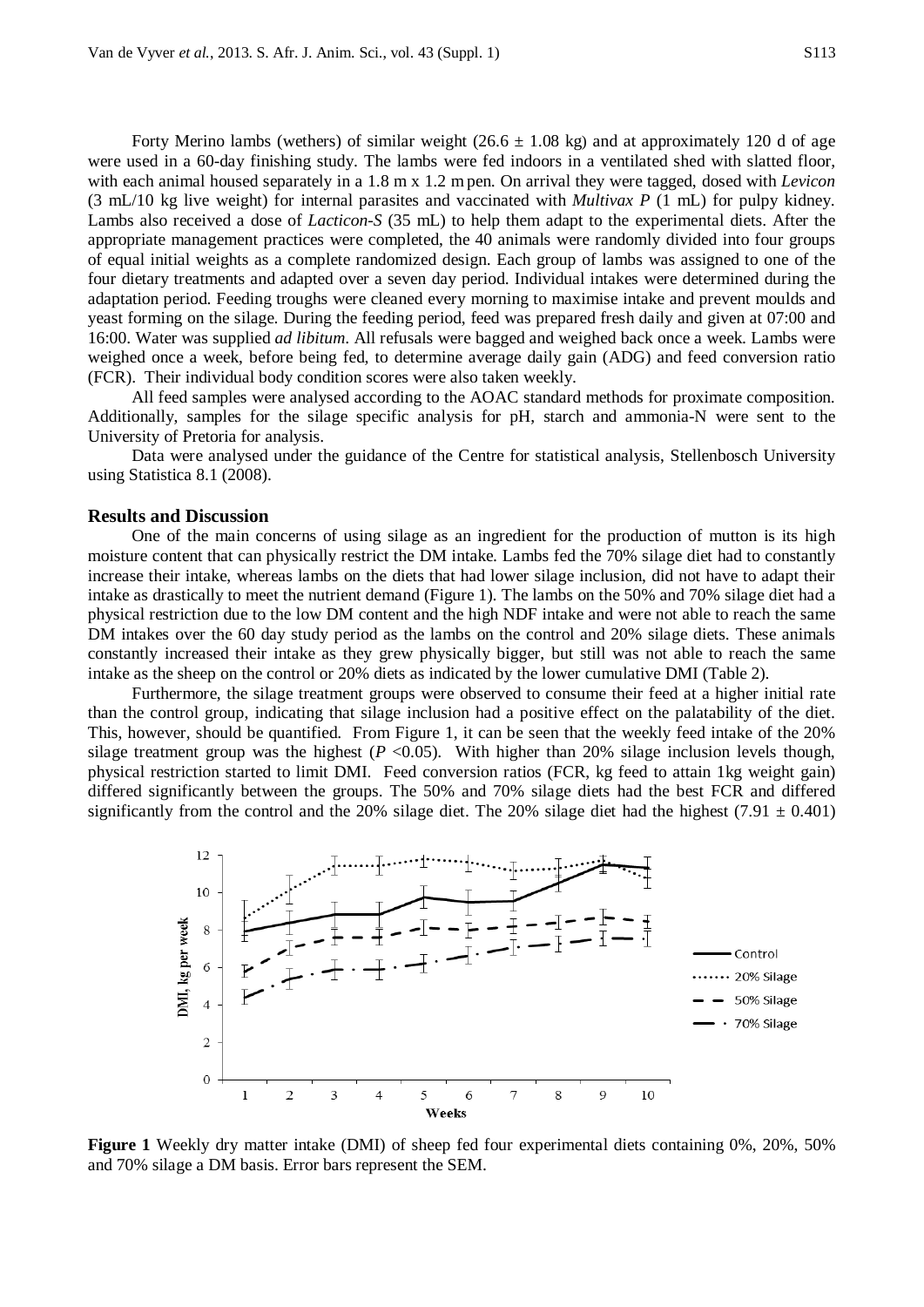FCR which is not optimal for the production of sheep in a feedlot. Future research is warranted to optimize these diets to specification levels for rapidly growing lambs, with special focus on undegradable protein (UDP) and carbohydrate sources.

Diets succeeded in supplying similar levels of energy and protein to the treatment animals as were confirmed by the growth performance results (Table 2). There were no differences between the groups for average daily gains and these growth rates, however low, were in agreement with results from Stanley (2003). Work done by Stanley (2003) showed that good quality, highly digestible legume silage can be used for the finishing of lambs. Live weight gains of 150  $g/d$  were observed when only legume silage was used and up to 300 g/d gains were observed when replaced with 70% grain.

The dressing percentages were different. The groups fed the 20% and 50% silage diets had higher dressing percentages than the control group which is likely related to the feed ingredients of the diets as well as the dissimilar daily nutrient intake levels. The higher inclusion of cotton oilcake could have resulted in more lean growth.

**Table 2** Mean (±SE) growth parameters of Merino lambs fed four diets, differing in silage content

|                                |                           | Maize silage inclusion level |                          |                           |         |
|--------------------------------|---------------------------|------------------------------|--------------------------|---------------------------|---------|
|                                | Control<br>Diet 1         | 20%<br>Diet 2                | 50%<br>Diet 3            | 70%<br>Diet 4             | P-Value |
| Initial body weight (kg)       | $26.25 \pm 1.114$         | $27.45 \pm 1.214$            | $26.95 \pm 1.613$        | $25.70 \pm 1.365$         | 0.804   |
| Final body weight (kg)         | $40.65 \pm 1.310$         | $40.25 \pm 1.276$            | $42.20 \pm 1.948$        | $38.20 \pm 1.780$         | 0.381   |
| Body weight gain (kg)          | $14.40 \pm 0.809$         | $12.80 \pm 0.814$            | $15.25 \pm 1.104$        | $12.50 \pm 0.888$         | 0.123   |
| Cumulative feed intake (kg DM) | $87.27^{\rm a} \pm 3.822$ | $98.65^a \pm 3.248$          | $70.37^b \pm 3.026$      | $57.96^b \pm 3.871$       | < 0.001 |
| Daily feed intake (kg DM)      | $1.37 \pm 0.063$          | $1.57 \pm 0.052$             | $1.11 \pm 0.049$         | $0.91 \pm 0.062$          | < 0.001 |
| $\text{ADG}$ (kg/day)          | $0.23 \pm 0.013$          | $0.20 \pm 0.013$             | $0.24 \pm 0.018$         | $0.20 \pm 0.014$          | 0.123   |
| FCR (kg feed/kg weight gain)   | $6.13^a \pm 0.248$        | $7.91^b \pm 0.401$           | $4.74^{\circ} \pm 0.265$ | $4.688^{\circ} \pm 0.192$ | < 0.001 |
| Cold carcass weight (kg)       | $17.14 \pm 0.771$         | $18.35 \pm 0.818$            | $19.85 \pm 1.020$        | $17.09 \pm 0.988$         | 0.123   |
| Dressing percentage (%)        | $42.02^a \pm 0.752$       | $45.58^b \pm 1.277$          | $46.96^b \pm 0.683$      | $44.55^{ab} \pm 0.836$    | 0.004   |

<sup>a,b</sup> Row means with different superscripts differ significantly at  $P < 0.05$ .

ADG: average daily gain; FCR: feed conversion ratio.

# **Conclusion**

It is evident from the data obtained that the DM intake of Merino lambs will decrease as the inclusion level of maize silage increases. This is mainly due to the high moisture and NDF content of the silage which physically restricts DMI. The results showed that silage can be used in diets up to inclusion levels of 50% as an ingredient for the finishing of Merino lambs without negatively affecting the meat production of the animals. Silage inclusion of 20% or 50% increased the dressing percentage of the carcasses. However, ADG and FCR of sheep can be improved by formulating the diets at higher nutrient specification levels to sustain high growth rates. Further research is therefore proposed to optimise silage based diets by including increased UDP and carbohydrate rich ingredients to obtain the best possible growth rates.

#### **References**

- Baumont, R., Prache, S., Meuret, M. & Morand-Fehr, P., 2000. How forage characteristics influence behaviour and intake in small ruminants: a review. Livest. Prod. Sci. 64, 15-28.
- Blaser, R., 1964. Symposium on forage utilization: Effects of fertility levels and stage of maturity on forage nutritive value. J. Anim. Sci. 23, 246-253.
- Marley, C.L., Fychan, R., Fraser, M.D., Sanderson, R. & Jones, R., 2007. Effects of feeding different ensiled forages on the productivity and nutrient-use efficiency of finishing lambs. Grass Forage Sci. 62 (1), 1-12.